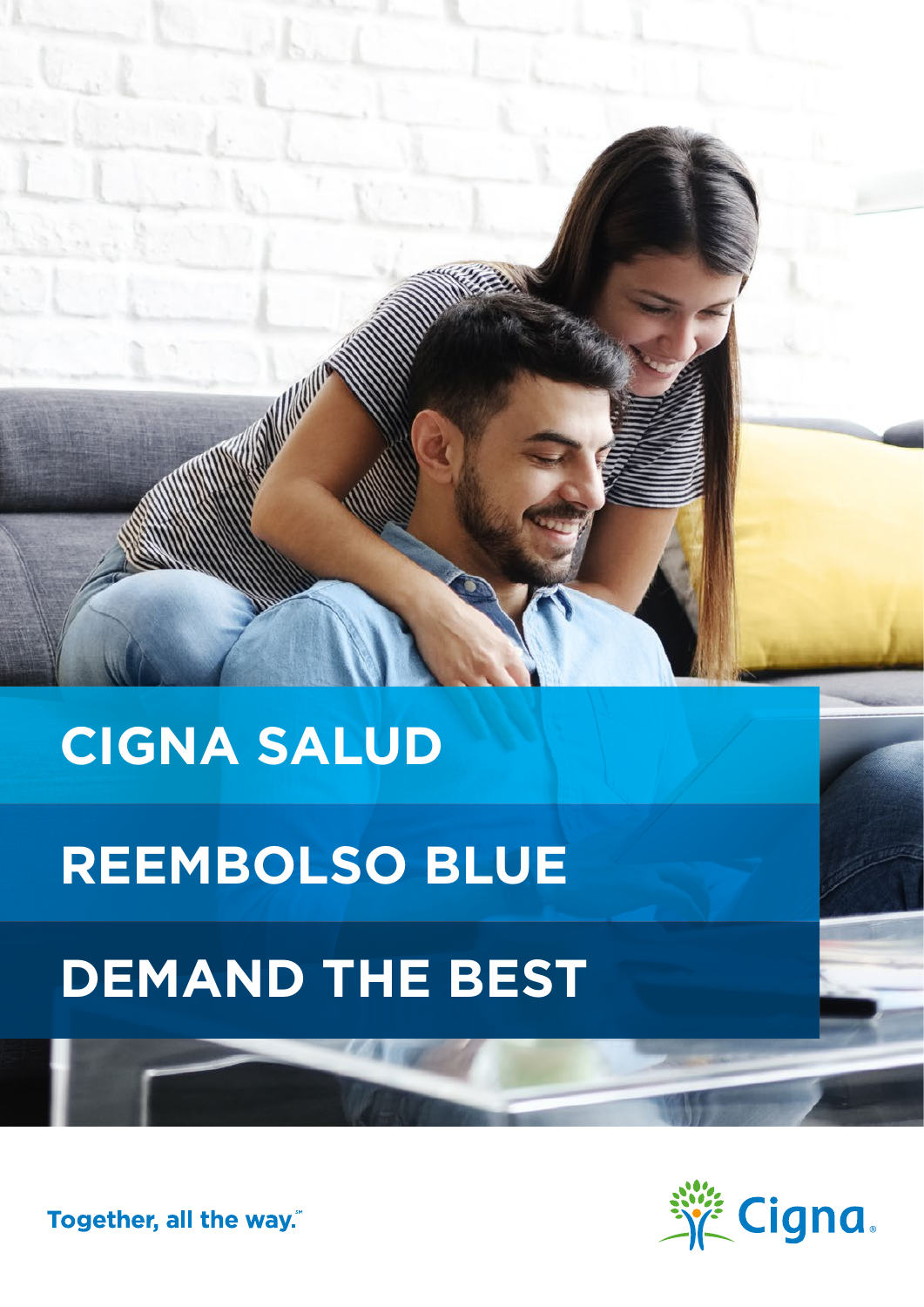## **CIGNA SALUD REEMBOLSO BLUE**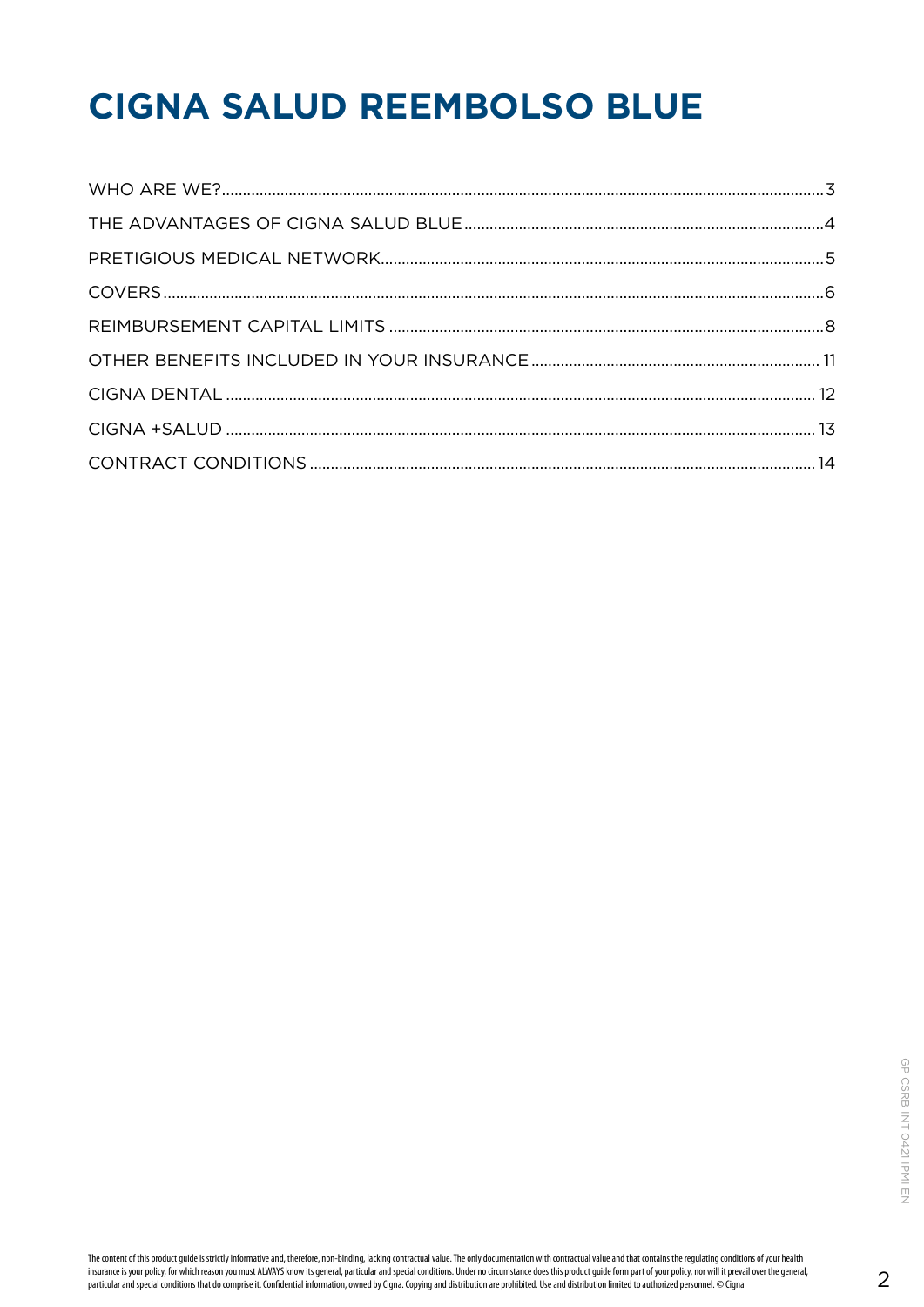### <span id="page-2-0"></span>Who are we? **KNOW CIGNA**

Cigna forms part of one of the most **important insurance companies of North America** with presence worldwide, covering **165 million insured persons, in groups as well as individually, in more than 30 countries**.

Our principal mission is to **care for your health and that of your family**, for this reason we have created a high-quality insurance plan, **Cigna Salud Reembolso Blue**, health insurance with the maximum covers, within one of the most extensive and prestigious medical service networks of Spain, **contracting more than 44,000 specialists and 1,900 hospitals and private clinics**.

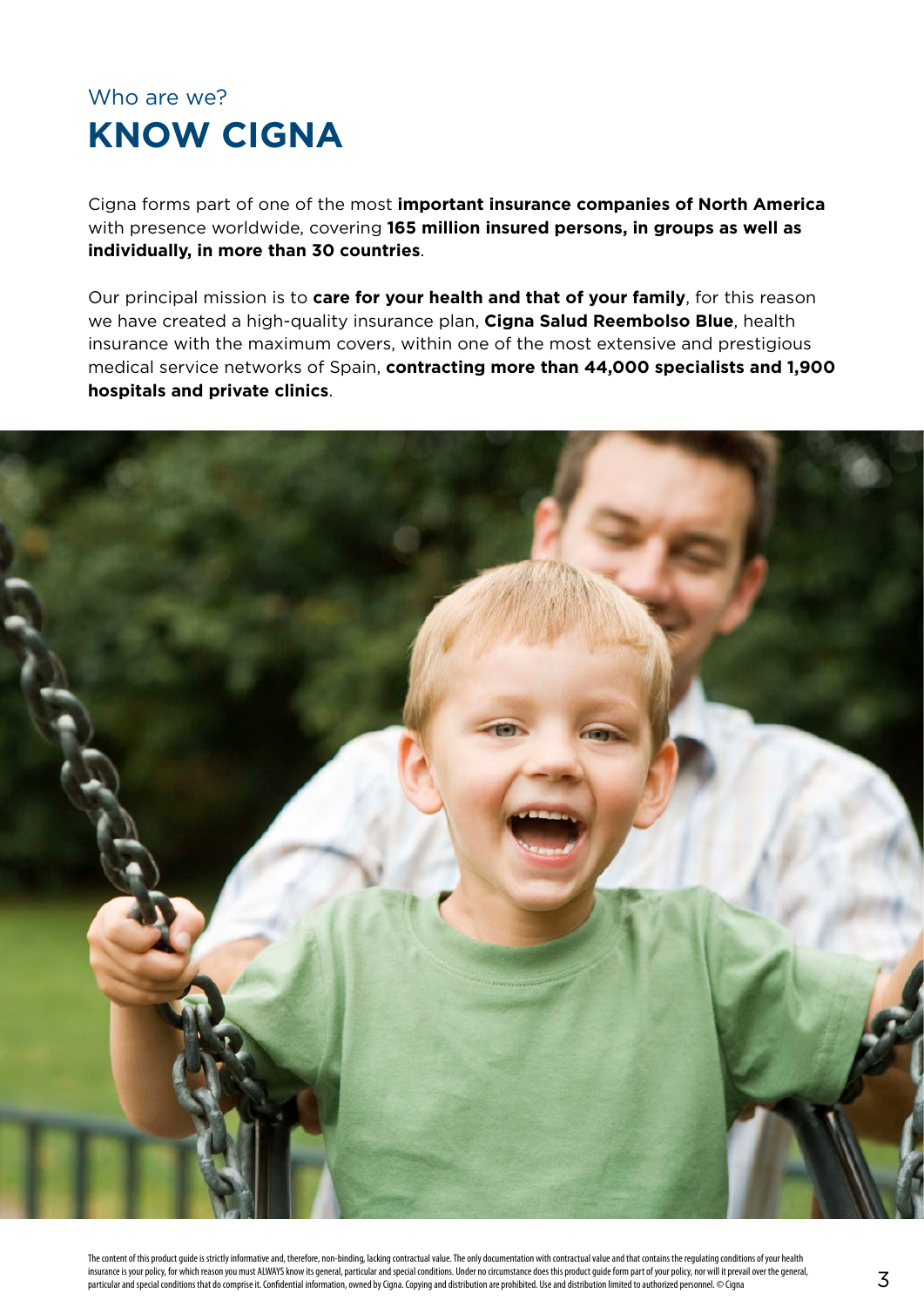### <span id="page-3-0"></span>The full coverage insurance for all your family **CIGNA SALUD REEMBOLSO BLUE ADVANTAGESE**

Cigna Salud Reembolso Blue is the basic reimbursement product that allows you to choose of any doctor or hospital in the world, both for outpatient consultations as well as for surgeries and hospitalization. It offers a reimbursement of 80% and an insured capital of  $\epsilon$  75,000.

Cigna Salud Reembolso Blue offers you the following advantages:

- **> Free choice of doctor or hospital center** anywhere in the world.
- **› Reimbursement of 80%** of the medical expenses covered outside the arranged Medical Network both in Spain and abroad.
- **› Insured capital of € 75,000 per year for reimbursement expenses.** Unlimited within Medical Network.
- **› Equalization of pediatrics to the rest of the specialties regarding the reimbursement of consultations.**
- **›** Access Cigna's prestigious approved Medical Team Network formed by **more than 44,000 specialists and 1,900 hospitals and private clinics in Spain\***.
- **Immediate assistance,** without long waiting lists, simple and without co-payments.
- **›** Multiple **free services** (second medical opinion, 24-hr Telemedicine, emergencies during trips abroad, etc.).
- **› Nimble reimbursement in less than 10 business days.**

\* The following hospitals are not included: Ruber Internacional (Madrid), Teknon (Barcelona), Fundación Jiménez Díaz (Madrid) and Clínica Universitaria de Navarra (Pamplona and Madrid). To obtain information about attached specialists, consult our Medical Network.

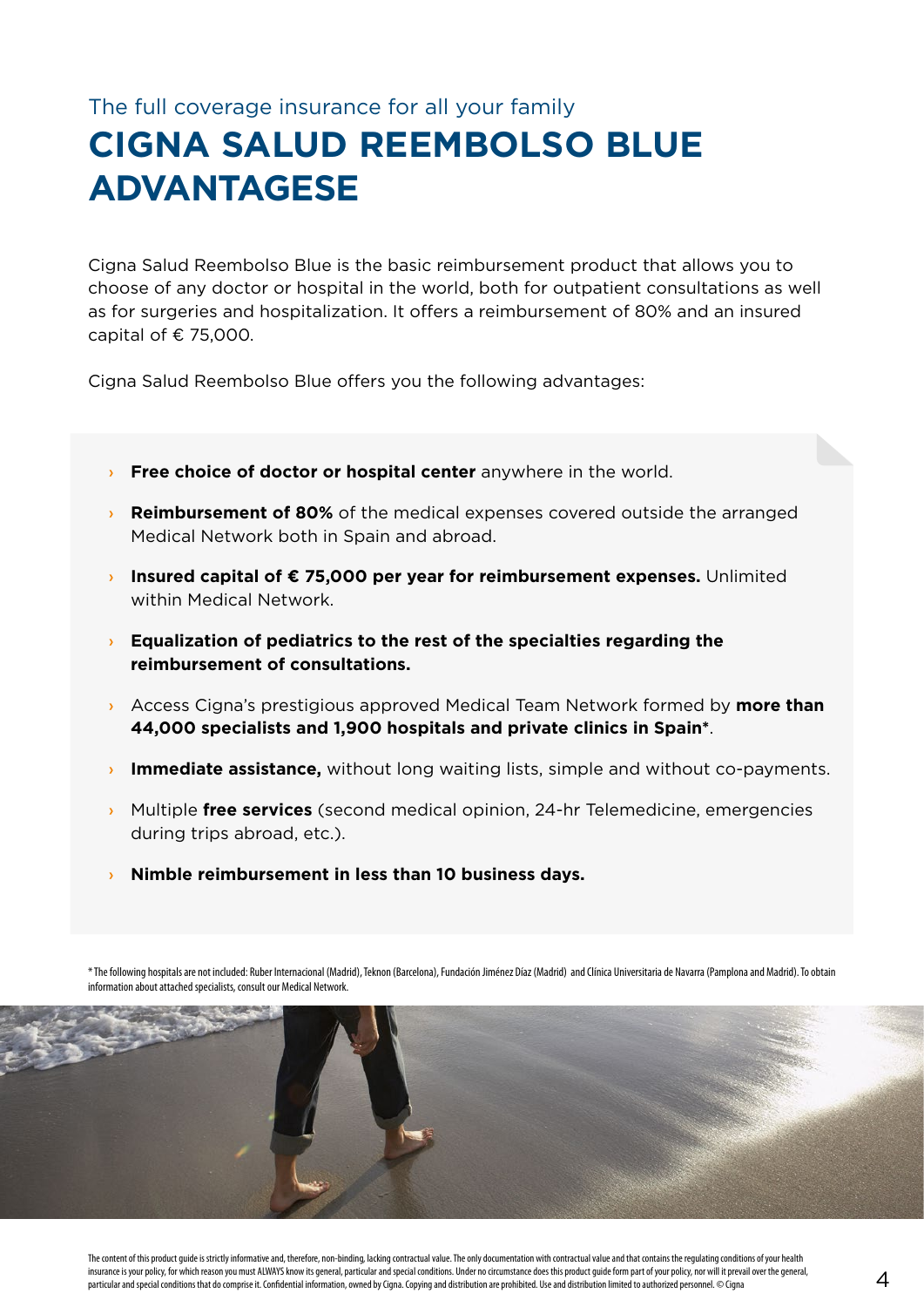### <span id="page-4-0"></span>The best hospitals and medical centers available for you **PRETIGIOUS MEDICAL NETWORK**

Cigna puts at your disposal one of the most prestigious and extensive medical service networks, with more than **44,000 professionals and 1,900 hospitals and private clinics in Spain**.



**Hospital Madrid Montepríncipe (MADRID)**



**Institut Dexeus (BARCELONA)**



**Hospital Madrid Norte Sanchinarro (MADRID)**



**Clínica Corachán (BARCELONA)**



**Hospital Quirón (MADRID)**



**Hospital Quirón (BARCELONA)**



**Hospital MD Anderson (MADRID)**



**Hospital 9 de Octubre (VALENCIA)**



**Hospital Quirón (BILBAO)**



**Clínica Virgen Blanca (BILBAO)**



**Hospital Vithas Sevilla-Aljarafe (SEVILLA)**



**Hospital Viamed Santa Ángela de la Cruz (SEVILLA)**

**For more details, consult the Medical Network in our website:**

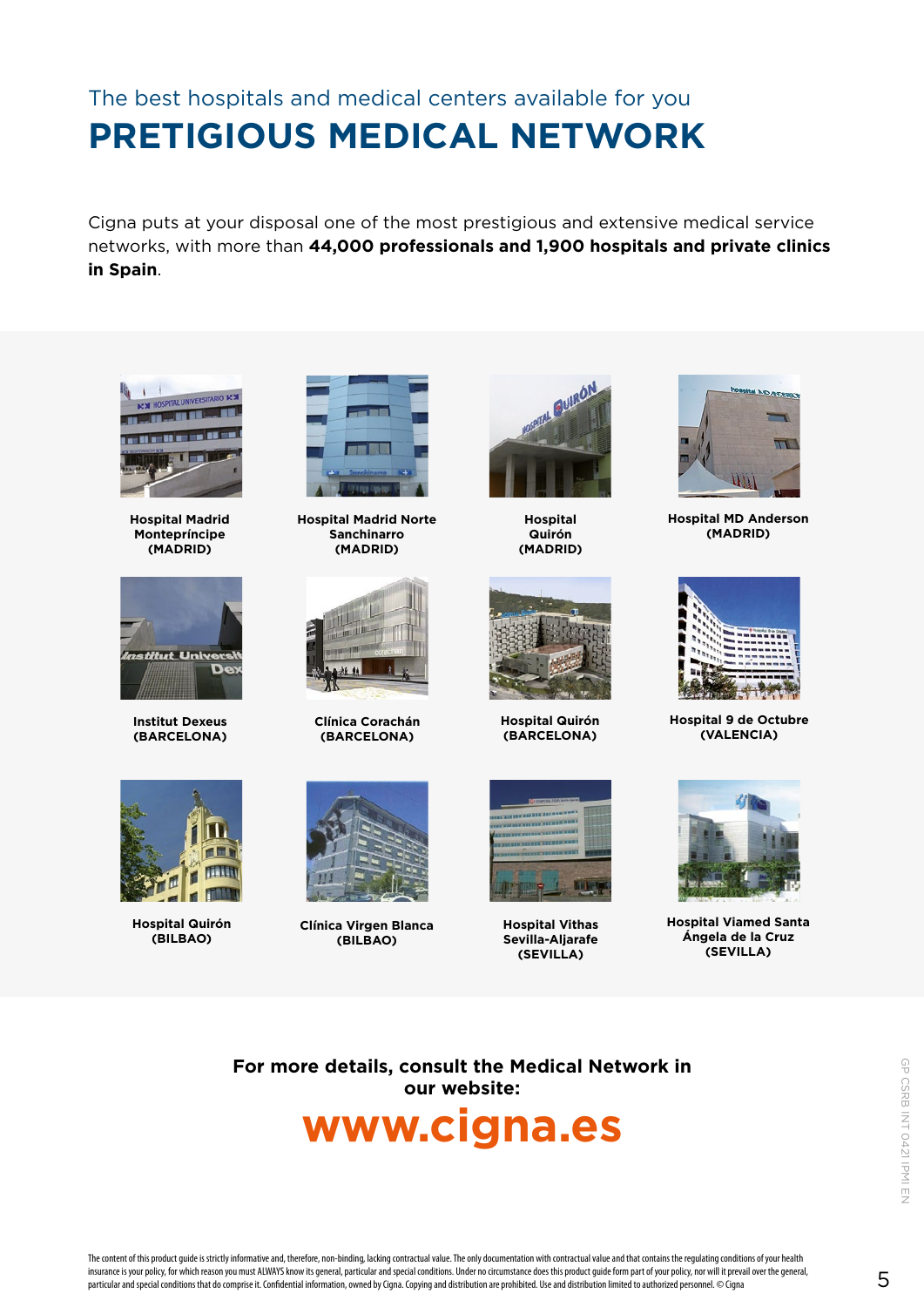<span id="page-5-0"></span>What does your Cigna Salud Reembolso Blue insurance cover?

## **COVERS**

- **› Hospital and out-patient emergencies**.
- **› Primary care in doctor's office and at home.**
- **› Unlimited doctor's visits within the Medical Team Network.**
- **› Paediatrics and Puericulture.**
- **› Medicina general y Enfermería.**
- **› Access to all medical and surgical specialties,** without limit of consultations. Gynecology, Pediatric Surgery, Urology, General and Digestive Surgery, etc.
- **› Complementary means of diagnosis:** the use of contrasts, clinical analysis, nuclear medicine, high-tech diagnostic tests such as PET-CAT scans, MRI without limit, cardiological tests, echocardiograms, holter, stress tests, electrophysiological studies and hemodynamics, ophthalmological tests, campimetry, fluorescein angiograms and retinographies, etc. are included.
- **Innovative therapeutic methods:** therapeutic targets in oncological processes, vascular and proctological laser, ENT radiofrequency, physiotherapy and rehabilitation, aerosol, ventilation and oxygen therapy, phoniatrics and speech therapy, radiotherapy and chemotherapy, ...
- **› ICU / HCU, unlimited days.**
- **› Hospitalization:** 365 days of hospitalization in standard room with companion bed.
- **› Maternity:** monitoring of pregnancy, preparation for childbirth, epidural anesthesia, 3D ultrasound, single room with companion bed. In addition, the medical expenses of the newborn are covered during the first 7 days of life provided that he remains hospitalized in the same center and the delivery has been covered by Cigna.
- **› Psychiatric hospitalization up to 60 days.**
- **› Periodic and child development consultations** as well as newborn health exams, including otoacoustic emissions tests, audiometry, visual acuity test, metabolopathies.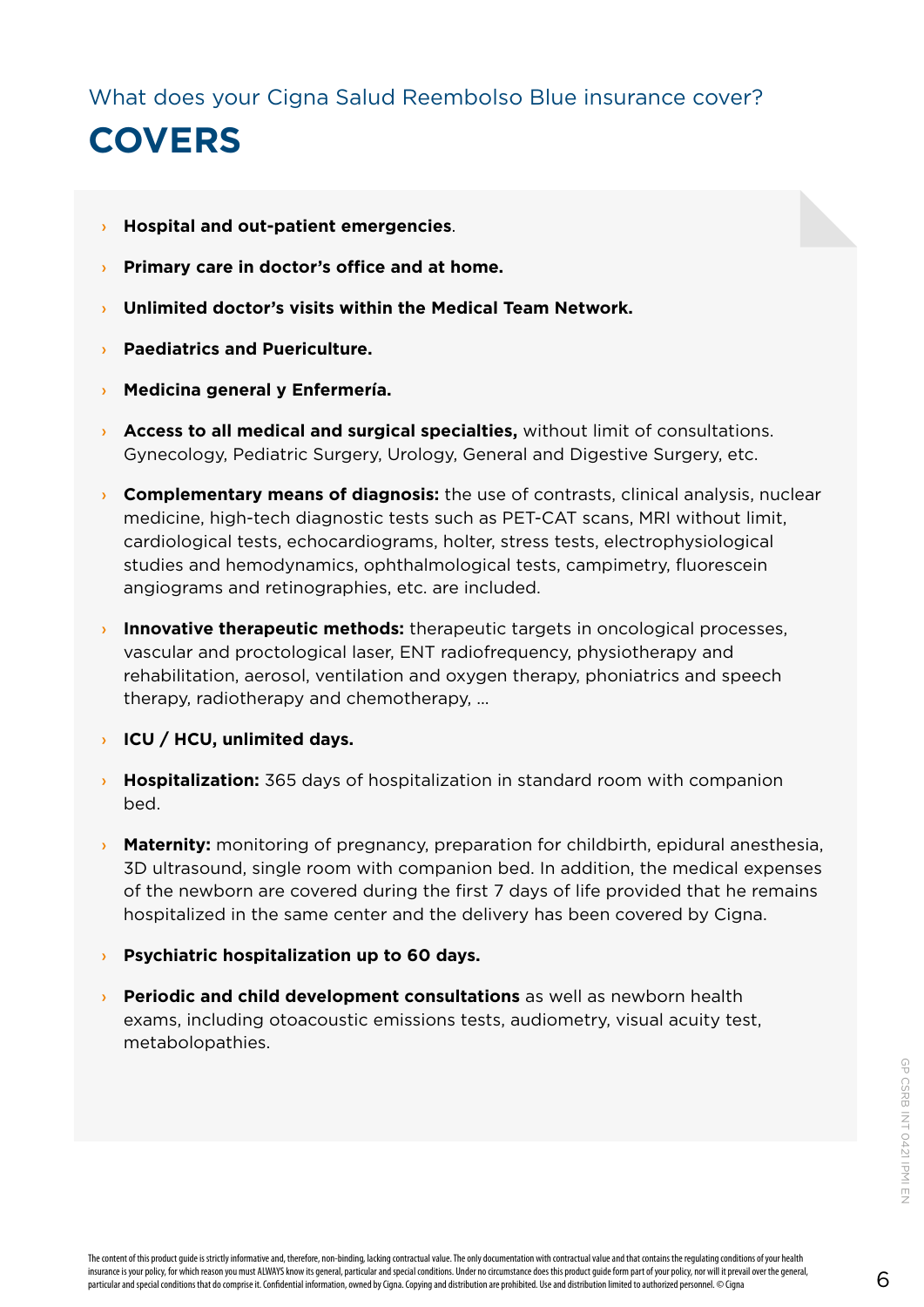- **› Psychiatry**, unlimited consultations within our medical network, 20 sessions under reimbursement.
- **›** Preventive medicine **programs are included**:
	- Colorectal cancer prevention program.
	- Coronary risk prevention program.
	- Annual gynecological check-ups for the early diagnosis of breast and cervical diseases. Diagnosis of infertility and sterility.
	- Family planning. Insertion of IUD (the device is not covered), tubal ligation and vasectomy, only within the arranged medical services.
	- Periodic and child development consultations as well as newborn health exams, including otoacoustic emissions tests, audiometry, visual acuity test, metabolopathies.
	- Prostate cancer prevention program for insured persons at an age of risk.
- **Prostheses:** unlimited capital.<sup>1</sup>
- **› Podiatry**: unlimited consultations within our medical network. 4 sessions under reimbursement.
- **› Expanded dental coverage** with a network of **highly qualified dentists** distributed throughout Spain. It also gives you access to more than 84 free services, such as: first visits, simple dental extractions, periapical radiographs, one orthopantomography and one annual oral cleaning per year within our medical network will be covered.
- **› Psychology coverage:** 6 sessions under reimbursement. Possibility of extending the sessions through Cigna + Salud.
- **› Transplants:** this coverage includes hospital or medical expenses derived from transplants of organs, tissues, cells or cellular components.<sup>2</sup>
- **› Cigna + Salud** at special prices: laser refractive surgery, medical check-ups, fertility treatments, aesthetic treatments, nutrition programs, physiotherapy and osteopathy, acupuncture...
- **› AIDS coverage:** expenses derived from the treatment of the disease up to € 6,100.

<sup>1</sup> This benefit covers heart valves, pacemakers, hip prostheses, vascular bypass prostheses, internal trauma prostheses, monofocal intraocular lenses in cases of cataract surgery, under the limits established in the Particular or Special Conditions and breast prostheses after radical mastectomy by oncological process and only of the affected breast, under the limits set in the Particular and Special Conditions. Surgical meshes are included in repair of abdominal wall defects.

<sup>2</sup> Expenses derived from organ transplants to the Insured person that exceed the lesser of the following amounts are not covered: 75,000 Euros or the Sum Insured, nor the organs, tissues, cells or cellular components that are the object of the transplant, nor their transportation.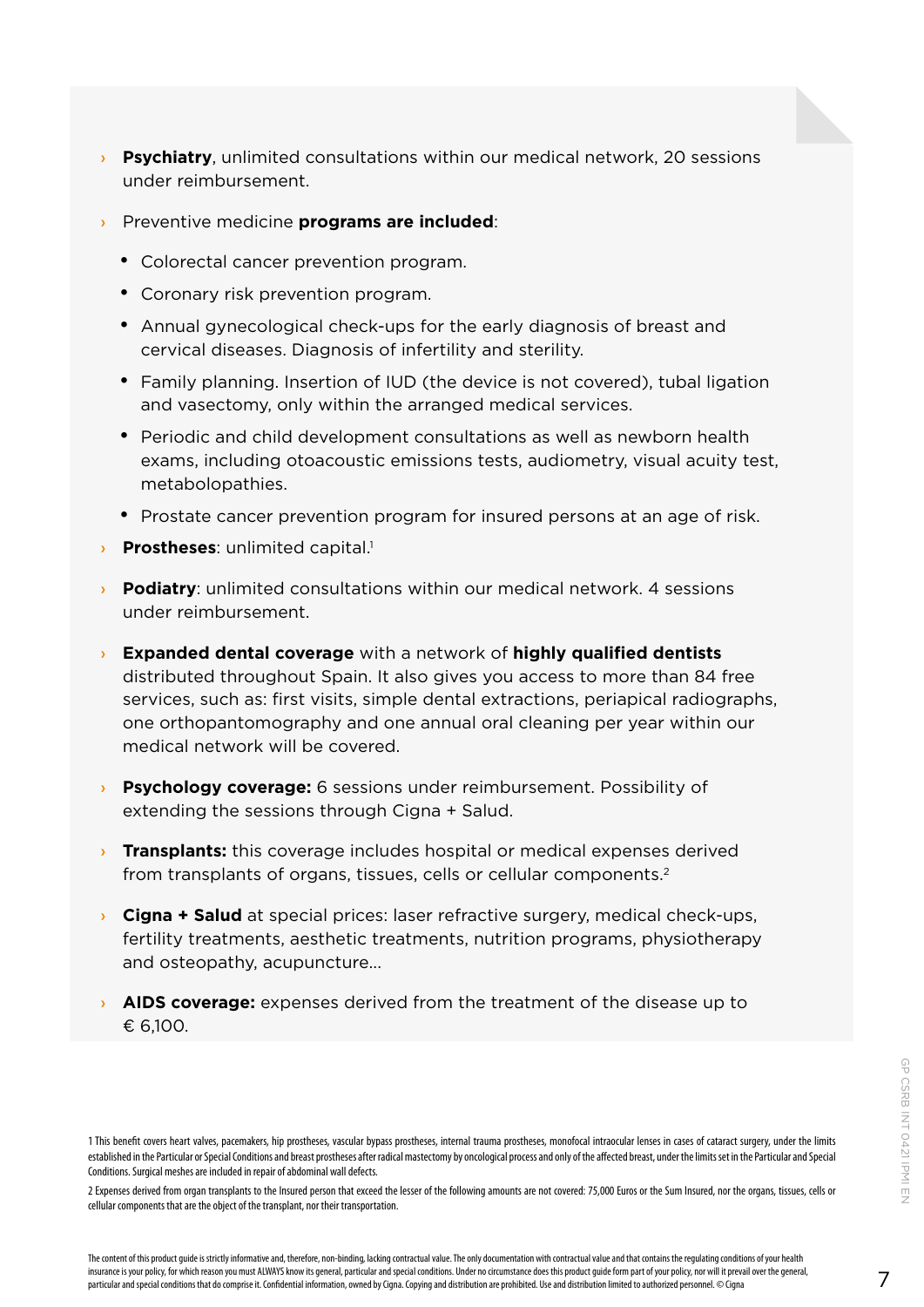#### <span id="page-7-0"></span>The policy in detail

## **REIMBURSEMENT CAPITAL LIMITS**

With **Cigna Salud Reembolso Blue** you can access any specialty outside of the Medical Network, and **we will reimburse you 80% of the covered medical expenses** up to a **maximum of € 75,000 per year** and insured person.

|                                                    |                                         | <b>MEDICAL</b><br><b>NETWORK</b>                | <b>REIMBURSEMENT OF COSTS</b>                                                         |                                     |                                       |  |
|----------------------------------------------------|-----------------------------------------|-------------------------------------------------|---------------------------------------------------------------------------------------|-------------------------------------|---------------------------------------|--|
|                                                    |                                         | <b>INDIVIDUAL</b><br><b>LIMIT</b>               | <b>INDIVIDUAL</b><br><b>LIMIT</b>                                                     | <b>EIMBURSEMENT</b><br><b>SPAIN</b> | <b>REIMBURSEMENT</b><br><b>ABROAD</b> |  |
| TOTAL INSURED SUM FOR REIMBURSEMENT: 75.000€ / AÑO |                                         |                                                 |                                                                                       |                                     |                                       |  |
| 1. OUTPATIENT CARE: 20,000 € / AÑO                 |                                         |                                                 |                                                                                       |                                     |                                       |  |
| <b>EMERGENCIES</b>                                 | Extra-hospital and in<br>hospital       | Unlimited                                       | Unlimited                                                                             | 80%                                 | 80%                                   |  |
| <b>HEALTHCARE AT A</b>                             | <b>General Medicine</b>                 | Unlimited                                       | € 45/consult.                                                                         | 80%                                 | 80%                                   |  |
| <b>CENTER</b><br><b>AND AT HOME</b>                | Paediatrics and<br>puericulture         | Unlimited                                       | € 90/consult                                                                          | 80%                                 | 80%                                   |  |
| <b>NURSING</b>                                     |                                         | Unlimited                                       | € 45/medical<br>service                                                               | 80%                                 | 80%                                   |  |
| <b>SPECIALITIES</b>                                | Specialist'<br>consultations            | Unlimited                                       | 90€/consult.                                                                          | 80%                                 | 80%                                   |  |
|                                                    | Psychiatry                              | Unlimited                                       | 90€/consult.<br>Max 20 consults<br>/ year                                             | 80%                                 | 80%                                   |  |
| <b>DAY SURGERY</b>                                 |                                         | Surgery limits will be applied.                 |                                                                                       | 80%                                 | 80%                                   |  |
| <b>COMPLEMENTARY</b><br><b>DIAGNOSTIC TESTS</b>    | Other complementary<br>diagnostic tests | Unlimited                                       | € 500 / test                                                                          | 80%                                 | 80%                                   |  |
|                                                    | Prostatic fusion<br>biopsy (1)          | 1 per insured /<br>year                         |                                                                                       |                                     |                                       |  |
| <b>OUTPATIENT THERAPIES</b>                        |                                         | Unlimited                                       | € 500                                                                                 | 80%                                 | 80%                                   |  |
| PHYSIOTHERAPY AND REHABILITATION                   |                                         | Unlimited                                       | Maximum 30<br>sessions with<br>annual limit<br>of € 900.                              | 80%                                 | 80%                                   |  |
| REHABILITATION OF THE PELVIC FLOOR                 |                                         | 6 sessions per<br>Insured / year.               | Annual limit per<br>insured / year of<br>€ 300                                        | 80%                                 | 80%                                   |  |
| HOME REHABILITATION                                |                                         | -----------                                     | Maximum 10<br>rehabilitation<br>sessions with<br>annual limit of<br>€ 400 per insured | 80%                                 | 80%                                   |  |
| MUSCULOSKELETAL SHOCK-WAVE<br>LITHOTRIPSY (1)      |                                         | 3 sessions per<br>process                       |                                                                                       |                                     |                                       |  |
| PHONIATRICS AND SPEECH THERAPY                     |                                         | Unlimited                                       | € 900 annual limit                                                                    |                                     |                                       |  |
|                                                    |                                         | Max. 30 sessions per insured party and<br>year. |                                                                                       | 80%                                 | 80%                                   |  |
| <b>CHIROPODY</b>                                   |                                         | Unlimited                                       | € 45 / consult.<br>Max. 4 consulta<br>/ year                                          | 80%                                 | 80%                                   |  |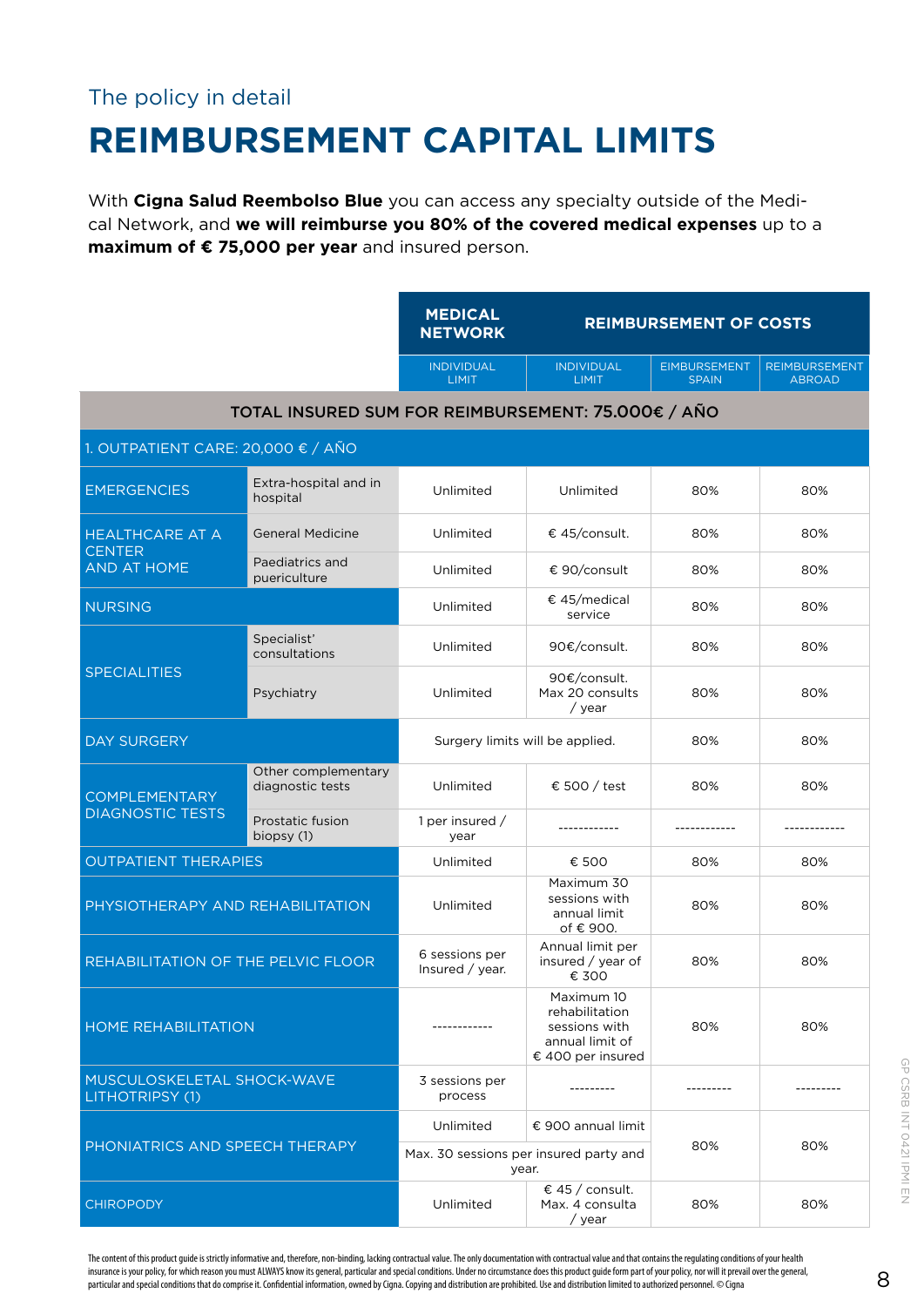| <b>PSICHOLOGY</b>                                            |                                                            | Psychological<br>Orientation                                                                                                                      | € 40 / consult<br>Max 6 consult /<br>year<br>by prescription | 80% | 80% |  |
|--------------------------------------------------------------|------------------------------------------------------------|---------------------------------------------------------------------------------------------------------------------------------------------------|--------------------------------------------------------------|-----|-----|--|
| <b>ANTE-NATAL CLASSES</b>                                    |                                                            | Unlimited                                                                                                                                         | € 120                                                        | 80% | 80% |  |
| <b>AMBULANCE</b>                                             |                                                            | Unlimited                                                                                                                                         | € 350                                                        | 80% | 80% |  |
| EXPANDED DENTAL COVERAGE                                     |                                                            | Cover includes firsts visits, simple dental extractions, periapical x-ray,<br>orthopantomograms and annual hygienist visit within medical network |                                                              |     |     |  |
| 2. INPATIENT CARE: 60.000 € / YEAR                           |                                                            |                                                                                                                                                   |                                                              |     |     |  |
| HOSPITAL STAY AND MEDICAL SERVICES                           |                                                            | Unlimited                                                                                                                                         | € 195/day                                                    | 80% | 80% |  |
| HOSPITAL STAY AND MEDICAL SERVICES<br>AT INTENSIVE CARE UNIT |                                                            | Unlimited                                                                                                                                         | € 350/day                                                    | 80% | 80% |  |
| <b>MEDICAL SERVICES</b>                                      |                                                            | Unlimited                                                                                                                                         | € 250/day                                                    | 80% | 80% |  |
| <b>INTRAOPERATIVE</b><br>ELECTROPHYSIOLOGICAL MONITORING     |                                                            | Unlimited                                                                                                                                         | € 1,200 insured /<br>year                                    | 80% | 80% |  |
| NEURONAVIGATOR FOR INTRACRANIAL<br><b>SURGERY</b>            |                                                            | € 1,200                                                                                                                                           |                                                              | 80% | 80% |  |
| <b>INPATIENT THERAPEUTIC ACTIONS</b>                         |                                                            | Unlimited                                                                                                                                         | € 500                                                        | 80% | 80% |  |
| PSYCHIATRIC HOSPITALIZATION                                  |                                                            | Maximum 60 days admissions per insured / year                                                                                                     |                                                              |     |     |  |
|                                                              |                                                            | Hospitalization limits and percentages will be applied.                                                                                           |                                                              |     |     |  |
| MEDICAL APPOINTMENT FEES                                     |                                                            | Unlimited                                                                                                                                         | 90€ /consulta                                                | 80% | 80% |  |
|                                                              | <b>WTO Classification</b>                                  | Exclusive use<br>Joint use of medical network and reimbursement<br>of medical<br>Or only reimbursement. Applicable limits<br>network              |                                                              |     |     |  |
|                                                              | Minor surgery (Group<br>(0)                                |                                                                                                                                                   | € 500                                                        | 80% | 80% |  |
|                                                              | Minor surgery (Group<br>1)                                 |                                                                                                                                                   | € 500                                                        | 80% | 80% |  |
|                                                              | Minor surgery (Group<br>2)                                 |                                                                                                                                                   | € 500                                                        | 80% | 80% |  |
|                                                              | Moderate surgery<br>(Group 3)                              | Unlimited if within                                                                                                                               | € 1,000                                                      | 80% | 80% |  |
| FEES FOR DOCTORS,<br>SURGEONS,<br><b>ASSISTANCE AND</b>      | Moderate surgery<br>(Group 4)                              | the medical<br>network.                                                                                                                           | € 1,000                                                      | 80% | 80% |  |
| ANAESTHETISTS*                                               | Mayor surgery (Group<br>5)                                 |                                                                                                                                                   | € 2,500                                                      | 80% | 80% |  |
|                                                              | Mayor surgery (Group<br>6)                                 |                                                                                                                                                   | € 2,500                                                      | 80% | 80% |  |
|                                                              | Mayor surgery (Group<br>7)                                 |                                                                                                                                                   | € 4,000                                                      | 80% | 80% |  |
|                                                              | Grand surgery (Group<br>8)                                 |                                                                                                                                                   | € 4,000                                                      | 80% | 80% |  |
|                                                              | 1. Prostate laser<br>Vaporization (Group<br>V)             | Unlimited                                                                                                                                         |                                                              |     |     |  |
|                                                              | 2. Prostate robotic<br>surgery (Group VII)<br>(Da Vinci)** | Unlimited                                                                                                                                         |                                                              |     |     |  |

The content of this product guide is strictly informative and, therefore, non-binding, lacking contractual value. The only documentation with contractual value and that contains the regulating conditions of your health insurance is your policy, for which reason you must ALWAYS know its general, particular and special conditions. Under no circumstance does this product guide form part of your policy, nor will it prevail over the general,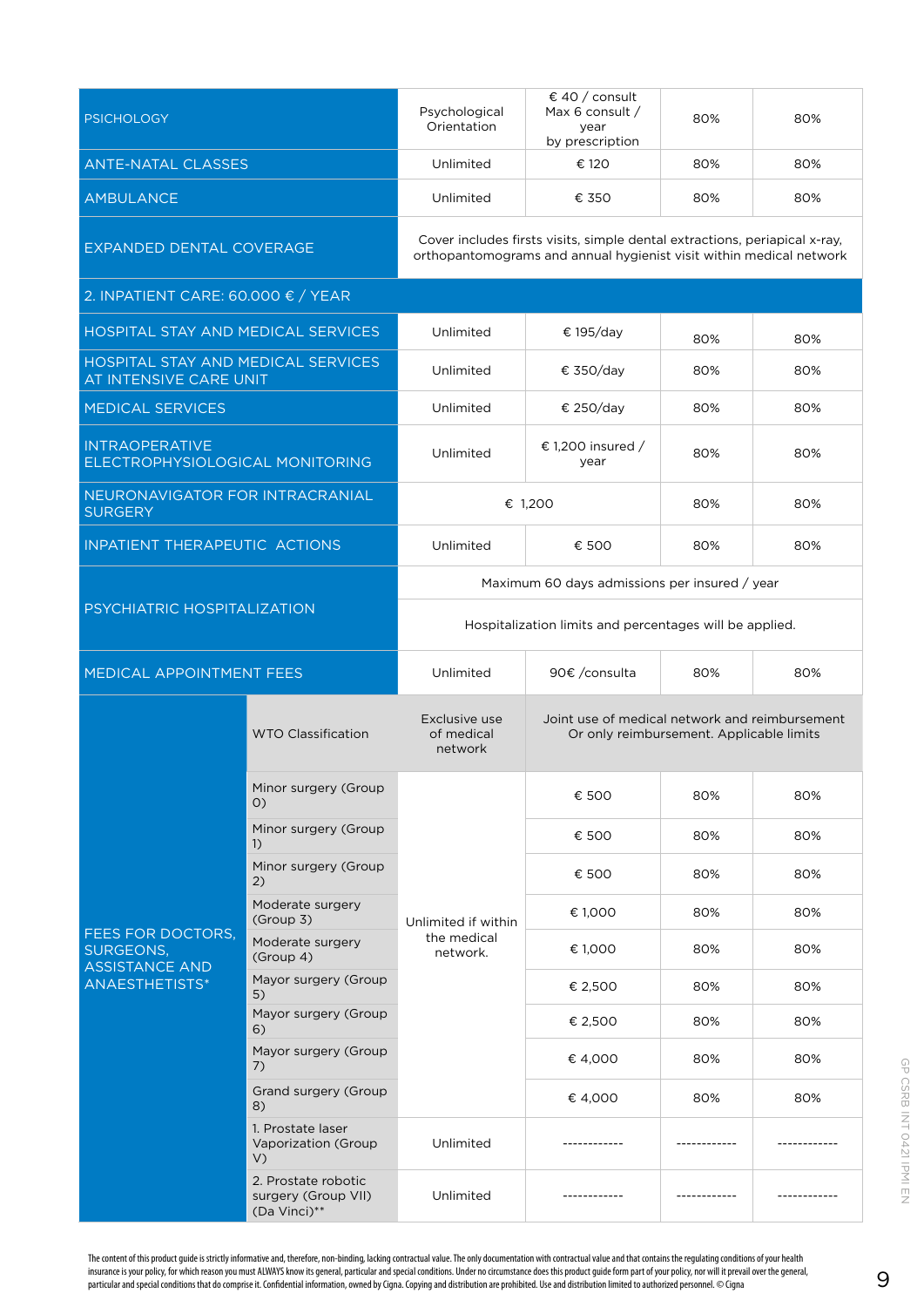| <b>BIRTH OR CAESAREAN</b>                                        | Unlimited for child birth in medical<br>network. € 2,000 for child birth<br>through reimbursement or mixed |           | 80% | 80% |
|------------------------------------------------------------------|------------------------------------------------------------------------------------------------------------|-----------|-----|-----|
| <b>COVERED PROSTHESIS</b>                                        | Unlimited                                                                                                  | Unlimited | 80% | 80% |
| PROGRESSIVE LENSES UPON MEDICAL<br><b>DIAGNOSIS OF CATARACTS</b> | € 400                                                                                                      |           | 80% | 80% |
|                                                                  | Unlimited                                                                                                  | € 12,100  |     |     |
| <b>NEWBORNS</b>                                                  | First 7 days of life while remaining in<br>hospital                                                        |           | 80% | 80% |
| <b>3. OTHER BENEFITS</b>                                         |                                                                                                            |           |     |     |
| AEROSOL / OXYGEN / VENTILO<br><b>THERAPY</b>                     | Unlimited                                                                                                  |           |     |     |
| <b>TRANSPLANTS</b>                                               | € 75,000                                                                                                   |           | 80% | 80% |
| MASTECTOMÍA PROFILÁCTICA (1)                                     | Unlimited                                                                                                  |           |     |     |
| <b>AIDS</b>                                                      | € 6,100 throughout member's life                                                                           |           |     |     |
| 4. SECOND MEDICAL OPINION                                        |                                                                                                            |           |     |     |

Access to a second opinion service when suffering a critical illness.

5. HEALTHCARE ABROAD

Emergency medical cover on trips abroad up to € 20,000 per member and claim.

#### 6. 24 HOUR TELEMEDICINE

Medical orientation by telephone 24 hours a day, 365 days a year

COVERAGE DETERMINED IN ACCORDANCE WITH THE CRITERIA OF THE ORGANIZACIÓN MÉDICO COLEGIAL (COLLEGE OF PHYSICIANS ORGANIZATION).

(1) Covered at Centers and / or Specialists arranged by Cigna for this coverage and previous authorization of the Company. Always consult coverage requirements.

(2) Surgery performed prior authorization from Cigna and payment of € 7,000 at the hospital designated by the Company.

\* In case of multiple interventions (more than one in the same surgical act) the main intervention will be reimbursed at the established limit and the remaining intervention/s at 50%..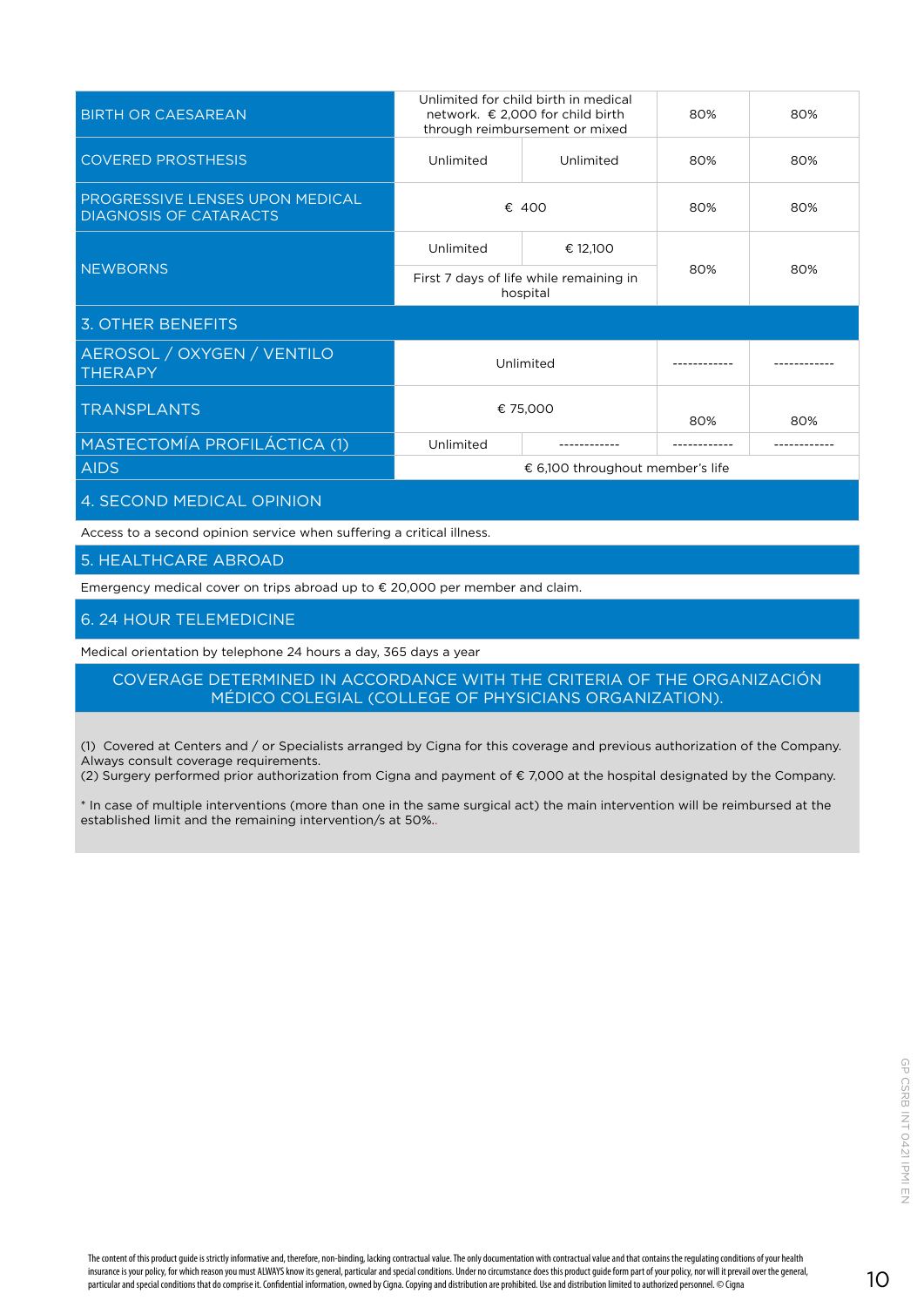<span id="page-10-0"></span>Enjoy them without additional costs with your policy Cigna Salud Reembolso Blue

### **OTHER BENEFITS INCLUDED IN YOUR INSURANCE**



#### **Second medical opinion**

In cases of serious illness it is always better to have a second diagnosis and be aware of the most advanced alternative treatments. Specialists of recognised international prestige will attend to your case without you having to move. By calling telephones **91 418 40 40** or **93 301 06 56**.



#### **Cigna 24 hour Telemedicine**

Our team of doctors is at your disposal to deal with any doubts you may have at any time, **365 days a year.** This service is particularly useful for obtaining advice in situations, urgent or not, in which you need help, support and co-ordination from a doctor and all in simple language.

#### **Dental programme for pregnant women**

At Cigna **our aim is to encourage problem prevention** among our clients and at the same time to include coverage which stands out in the market.

We have put in motion a **completely free dental programme for all customers of Cigna who are pregnant**. This programme aims to protect our clients from the two most common dental problems during pregnancy: **gingivitis and dental caries.**



#### **Travel assistance**

Travel assistance Wherever you are you will receive **medical assistance on your travels** thanks to one of the highest levels of coverage on the market.

This coverage includes urgent medical expenses up to a maximum of **€ 20,000 per insured event and person**, urgent dental expenses up to 300 € per insured event and person, movement or repatriation, companion's return travel expenses and sending of medicines in urgent cases, among other items.

If you need to make use of this coverage while travelling abroad call the following number **+34 91 572 44 06** (it also appears on the Cigna card). Our operators will attend to you and tell you what to do to solve the problem as quickly as possible.

#### **Psychological guidance**

This new telephone service allows you to make **consultations of a psychological nature** (anxiety, personal relations, depression, stress, etc.) and obtain telephone guidance. Our team of psychologists attends to each case on a personal basis and with complete confidentiality and follows up on each consultation.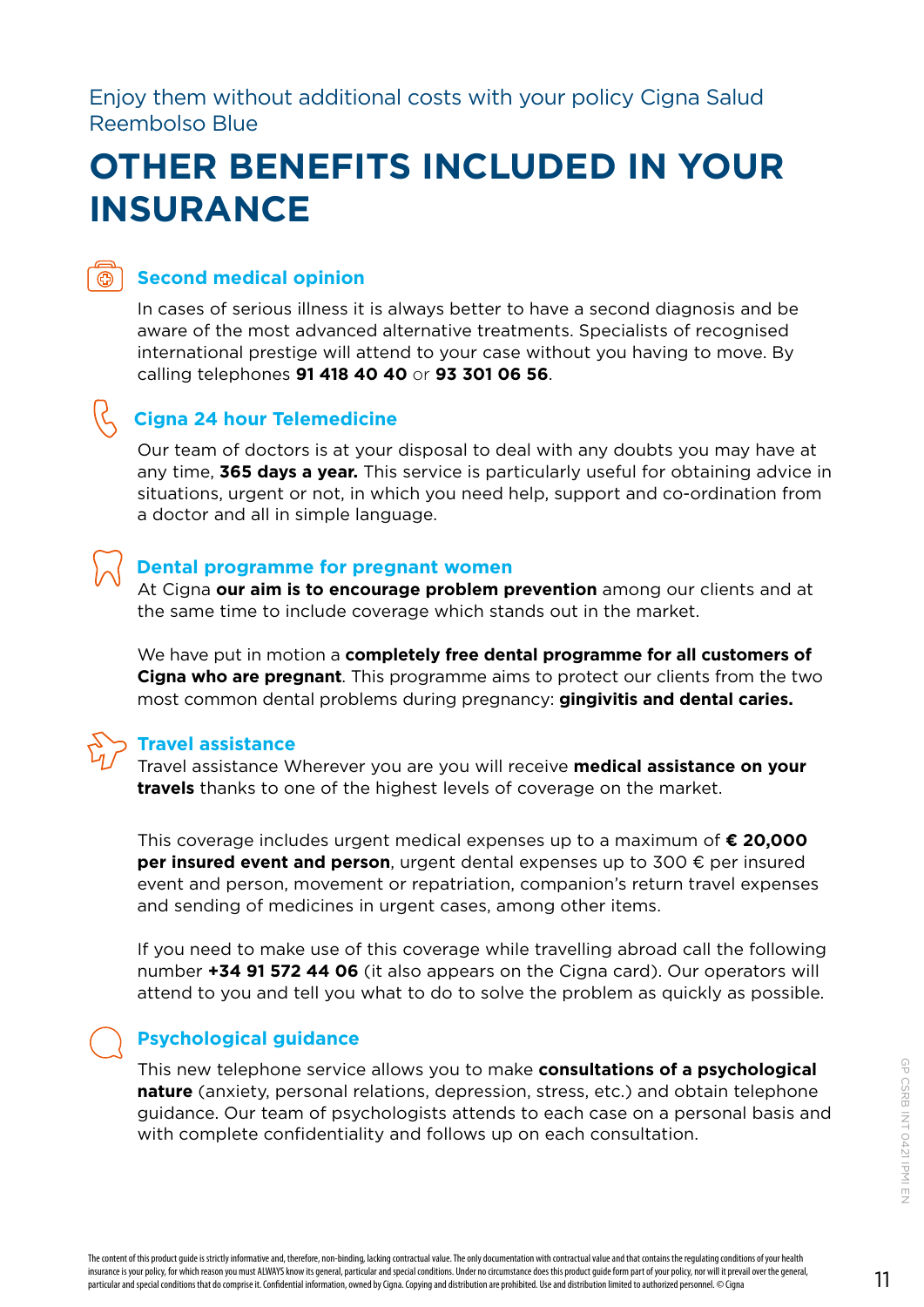<span id="page-11-0"></span>The optional complement for a complete dental health (included)

## **CIGNA DENTAL**

At Cigna we are aware of the importance of having excellent oral and dental health, and for this reason we offer our dental health insurance to perfectly supplement your health insurance.

We put this coverage at your disposal allowing you to **have access to a network of highly qualified dentists spread throughout Spain**. With **Cigna Dental** you have access to more than 84 free services such as:

- **› Oral hygiene education.**
- **› Initial examination and diagnosis.**
- **› Consultations and check-ups.**
- **› Topical administration of fluoride.**
- **› Annual dental cleaning.**
- **› Periapical x-rays.**
- **› Orthopantomogram.**
- **› Simple and complex extractions.**

And you can also benefit on very attractive terms from the other treatments included in our deductible coverages far below average markey prices.

Also with the following benefits:

- **› Best quality dentists through the Cigna Dental network.**
- **› Coverage from the first day without waiting periods.**
- **› No pre-existing conditions.**

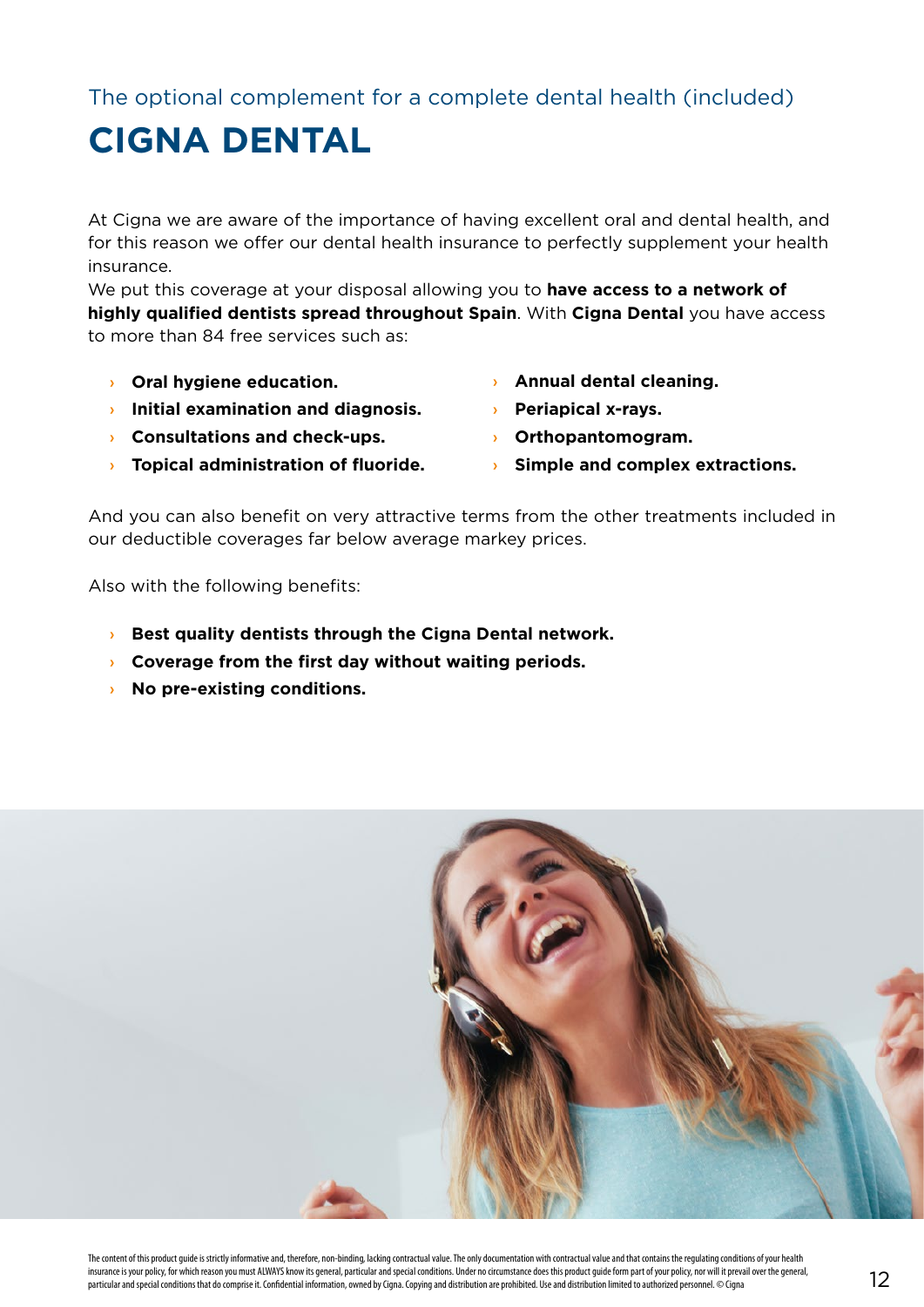#### <span id="page-12-0"></span>Health and well-beign supplementary programs

### **CIGNA +SALUD AT SPECIAL PRICES**

Cigna +Salud is our prevention and wellness program that gives you access to services, not included in the policy, with special discounts and in Centers and top quality professionals, whether you are a client or not.

The professional team of Cigna +Salud will advise you in a personalized way on different alternatives that we put at your disposal providing a continuous monitoring of the program you choose.

#### **With Cigna +Salud you will have access to the following services:**



#### **Health Checks**

Early diagnosis of diseases and modifiable risk factors.



#### **Fertility and Maternity**

**Fertility treatments and other** services: conservation of the umbilical cord, cryopreservation of oocytes, etc



#### **Nutrition**

Comprehensive advice, with programs such as private consultation, food intolerance tests...



#### **Aesthetics**

#### **Vision**

Specialists and reference centres with the latest technological innovations.





#### **Sport**

Sports check-ups of the musculoskeletal and cardiovascular system, general health status..

**Rehabilitation and Recovery**



#### **Mental Health**

Treatment of pathologies associated with psychological health. Individual, couple, family...



#### **Covid 19**

Reactívate Test and post-Covid19 check-ups to detect possible consequences.



Contact us and we will advise you on the treatment or programme best suited to your needs.

#### **91 418 40 50 | 93 317 24 12 cigna.mas-salud@cigna.com**